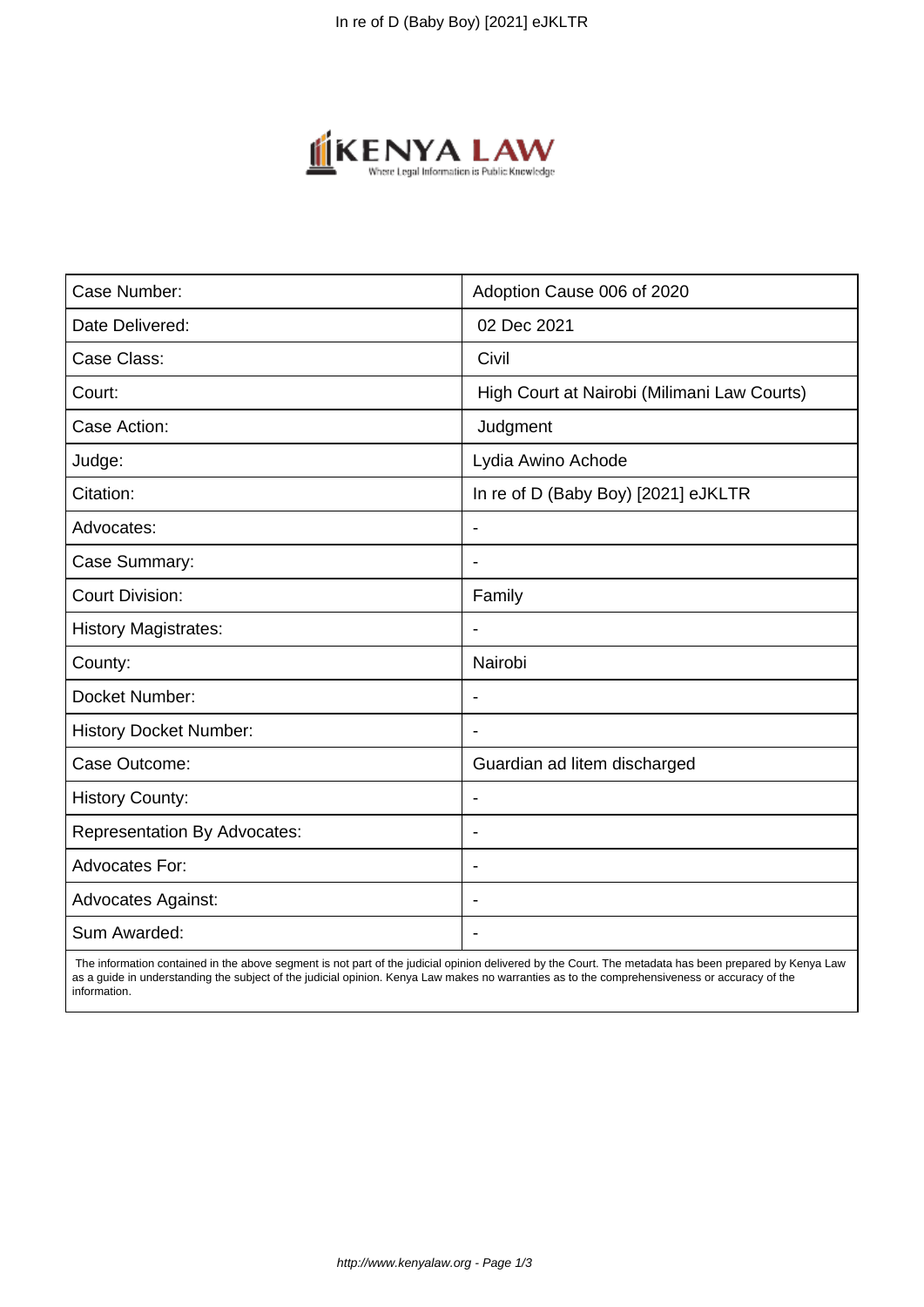## **REPUBLIC OF KENYA**

## **IN THE HIGH COURT**

## **AT NAIROBI**

## **ADOPTION CAUSE NO. 006 OF 2020**

### **IN THE MATTER OF THE CHILDREN'S ACT NO. 8 OF 2011**

## **IN THE MATTER OF AN APPLICATION FOR THE ADOPTION OF D ALIAS BABY BOY (THE CHILD)**

**BY**

#### **JK AND BM M'M (APPLICANTS)**

## **JUDGMENT**

1. The Applicants JK and BMM are in a monogamous marriage which was solemnized at the Registrar's office in Nairobi on 29<sup>th</sup> October 2014. JK has one biological child from a previous relationship but BMM' has no biological children. They wish to adopt a male child known as D alias Baby boy through originating Summons dated 14<sup>th</sup> February 2020.

2. From the pleadings, the court gathers that both Applicants are employed by different institutions in Nairobi. They reside in [particulars withheld] in Syokimau, Machakos County and both profess the Christian faith.

3. The records before the court indicate that the child in this matter was on  $2<sup>nd</sup>$  May 2018 at St Mary's Hospital as evinced by a Birth Notification serial No. xxxx. The baby was willfully surrendered to the Nest Children's Home on  $3<sup>rd</sup>$  May 2018 by his mother.

4. On 13<sup>th</sup> June 2018, the children's court Nairobi committed the child vide p & C 224 of 2018 to The Nest Children's Home. Subsequently on  $13<sup>th</sup>$  June 2018, his biological mother NA signed the final consent for adoption. On  $3<sup>rd</sup>$  February 2020 MHR, the child's biological father, also signed a final consent for the adoption of baby D. On 12<sup>th</sup> September 2018 the Applicants took the child for the purpose of foster care with a view of adopting him. A foster care agreement was signed on the same day.

5. Prior to the hearing of the adoption application, Little Angels Network prepared and filed a report dated  $27<sup>th</sup>$  June 2018 declaring the child free for adoption. The Court appointed LNM as guardian ad litem in this cause on  $6<sup>th</sup>$  May 2021. She subsequently filed a report dated 14th July 2021, which was favorable and recommended the adoption of the minor by the Applicants.

6. An officer from the office of the Director of Children's Services conducted home visits and established that the Applicants are financially and emotionally capable of providing for the upkeep and education of the minor. She filed a report dated  $11<sup>th</sup>$  June 2021 recommending the adoption for reasons that the child stands to benefit from the opportunities provided by becoming a child of the Applicants. That he will gain a family and grow up in a stable home. The Applicants were found to have fulfilled the statutory requirements for adoption.

7. This is a local adoption and from the record the Applicants have fulfilled all the legal requirements relating to the adoption of the child. There is on record 2 affidavits of consent of both biological parents of the child sworn on separate dates, NA and MHR on 13<sup>th</sup> June 2018 and 3<sup>rd</sup> February 2020 respectively. In their affidavits they indicate that they agree that the best way forward was to offer the child to a family that would adequately care for him since they were each not financially stable. The implication of their decision was explained to both of them individually, after which they duly signed certificates of acknowledgement as a confirmation of their understanding of the memorandum.

8. The child who is now 3 years old was present virtually in court during the hearing and appeared to have bonded well with the